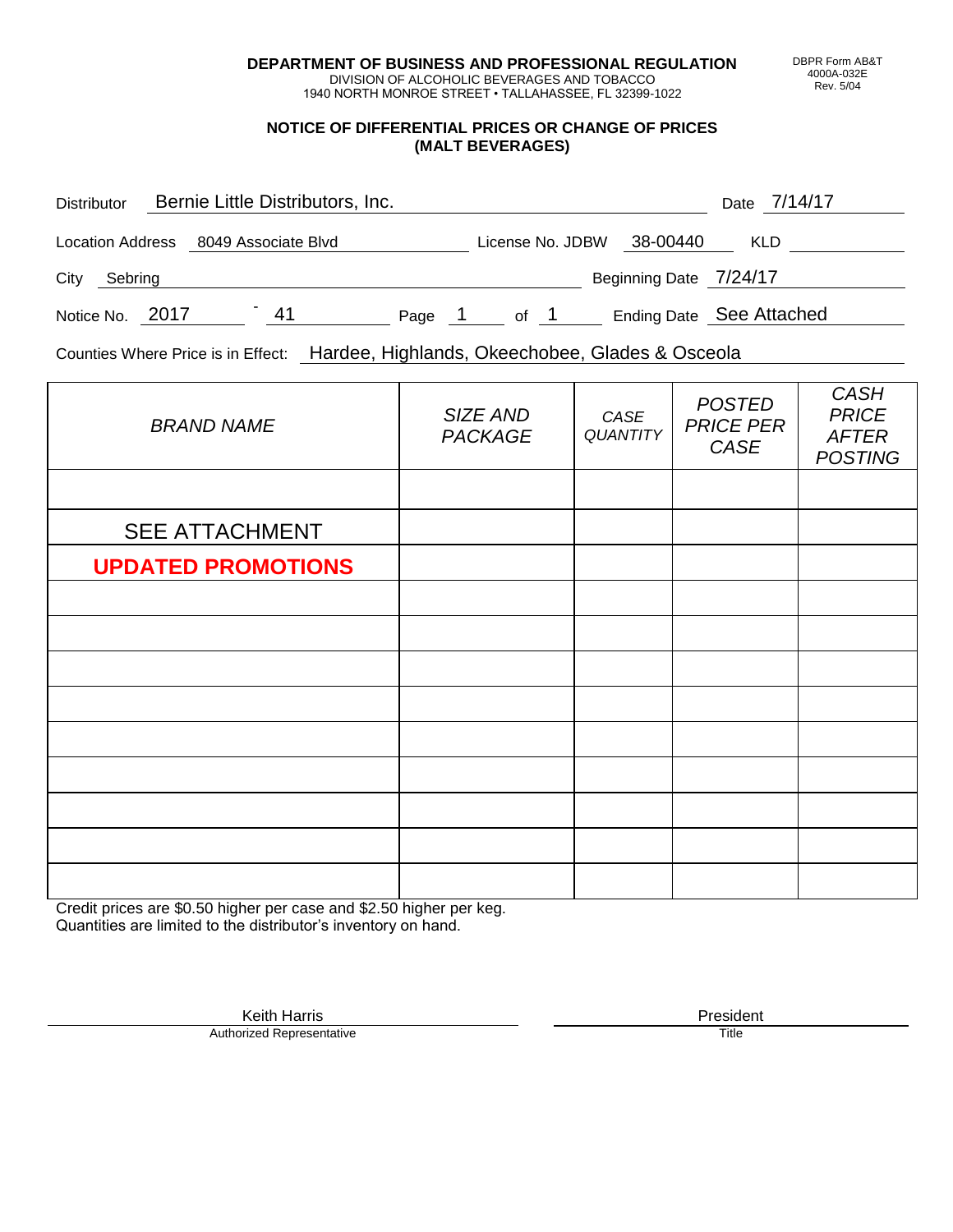|                                                                                   |                         |          |          |       | Posted Frontline |        |          |         |
|-----------------------------------------------------------------------------------|-------------------------|----------|----------|-------|------------------|--------|----------|---------|
| <b>Brands</b>                                                                     | Package                 | Start    | Stop     | Price | Price            | Qty    | Premise  | Comment |
| Bud, Bud Lt                                                                       | 24/8oz Can              | 06/26/17 | 08/06/17 | 12.30 | 13.25            | $5-19$ | Off      |         |
| Bud, Bud Lt                                                                       | 24/8oz Can              | 06/26/17 | 08/06/17 | 11.40 | 13.25            | $20+$  | Off      |         |
| Bud & Bud Lt                                                                      | 24/8oz Can 2/12         | 06/26/17 | 08/06/17 | 13.10 | 13.60            | $5-19$ | Off      |         |
| Bud & Bud Lt                                                                      | 24/8oz Can 2/12         | 06/26/17 | 08/06/17 | 12.20 | 13.60            | $20+$  | Off      |         |
|                                                                                   |                         |          |          |       |                  |        |          |         |
| Michelob Ultra                                                                    | 24/8oz Can 2/12         | 06/26/17 | 08/06/17 | 13.50 | 14.45            | $5-19$ | Off      |         |
| Michelob Ultra                                                                    | 24/8oz Can 2/12         | 06/26/17 | 08/06/17 | 12.20 | 14.45            | $20+$  | Off      |         |
| Michelob Ultra                                                                    | 24/8oz Can              | 06/26/17 | 08/06/17 | 12.70 | 14.35            | $5-19$ | Off      |         |
| Michelob Ultra                                                                    | 24/8oz Can              | 06/26/17 | 08/06/17 | 11.40 | 14.35            | $20+$  | Off      |         |
| Brands & Packages above may be mixed and matched to achieve qty                   |                         |          |          |       |                  |        |          |         |
| Bud, Bud Lt                                                                       | 24/8oz Can              | 08/07/17 | 08/20/17 | 12.30 | 13.25            | $5-19$ | Off      |         |
| Bud, Bud Lt                                                                       | 24/8oz Can              | 08/07/17 | 08/20/17 | 11.40 | 13.25            | $20+$  | Off      |         |
|                                                                                   |                         |          |          |       |                  |        |          |         |
| Bud & Bud Lt                                                                      | 24/8oz Can 2/12         | 08/07/17 | 08/20/17 | 13.10 | 13.60            | $5-9$  | Off      |         |
| Bud & Bud Lt                                                                      | 24/8oz Can 2/12         | 08/07/17 | 08/20/17 | 11.70 | 13.60            | $10+$  | Off      |         |
| Michelob Ultra                                                                    | 24/8oz Can 2/12         | 08/07/17 | 08/20/17 | 13.50 | 14.45            | $5-9$  | Off      |         |
| Michelob Ultra                                                                    | 24/8oz Can 2/12         | 08/07/17 | 08/20/17 | 11.70 | 14.45            | $10+$  | Off      |         |
| Michelob Ultra                                                                    | 24/8oz Can              | 08/07/17 | 08/20/17 | 12.70 | 14.35            | $5-19$ | Off      |         |
| Michelob Ultra                                                                    | 24/8oz Can              | 08/07/17 | 08/20/17 | 11.40 | 14.35            | $20+$  | Off      |         |
| Brands & Packages above may be mixed and matched to achieve qty                   |                         |          |          |       |                  |        |          |         |
|                                                                                   |                         |          |          |       |                  |        |          |         |
| Bud, Bud Lt                                                                       | 24/8oz Can              | 08/21/17 | 10/01/17 | 12.30 | 13.25            | $5-19$ | Off      |         |
| Bud, Bud Lt                                                                       | 24/8oz Can              | 08/21/17 | 10/01/17 | 11.40 | 13.25            | $20+$  | Off      |         |
| Bud & Bud Lt                                                                      | 24/8oz Can 2/12         | 08/21/17 | 10/01/17 | 13.10 | 13.60            | $5-19$ | Off      |         |
| Bud & Bud Lt                                                                      | 24/8oz Can 2/12         | 08/21/17 | 10/01/17 | 12.20 | 13.60            | $20+$  | Off      |         |
| Michelob Ultra                                                                    | 24/8oz Can 2/12         | 08/21/17 | 10/01/17 | 13.50 | 14.45            | $5-19$ | Off      |         |
| Michelob Ultra                                                                    | 24/8oz Can 2/12         | 08/21/17 | 10/01/17 | 12.20 | 14.45            | $20+$  | Off      |         |
|                                                                                   |                         |          |          |       |                  |        |          |         |
| Michelob Ultra                                                                    | 24/8oz Can              | 08/21/17 | 10/01/17 | 12.70 | 14.35            | $5-19$ | Off      |         |
| Michelob Ultra<br>Brands & Packages above may be mixed and matched to achieve qty | 24/8oz Can              | 08/21/17 | 10/01/17 | 11.40 | 14.35            | $20+$  | Off      |         |
|                                                                                   |                         |          |          |       |                  |        |          |         |
| Bud, Bud Lt, Select, Select 55                                                    | 24/12oz Can/LNR 4/6     | 07/03/17 | 09/30/17 | 21.60 | 23.80            | $10+$  | Off      |         |
| Michelob, Michelob Lt, Michelob Amberbock                                         | 24/12oz LNNR 4/6        | 07/03/17 | 09/30/17 | 21.60 | 24.55            | $10+$  | Off      |         |
|                                                                                   |                         |          |          |       |                  |        |          |         |
| Land Shark                                                                        | 24/12oz LNNR 4/6        | 07/03/17 | 09/30/17 | 21.60 | 24.55            | 10-111 | Off      |         |
| Land Shark                                                                        | 24/12oz LNNR 4/6        | 07/03/17 | 09/30/17 | 20.25 | 24.55            | $112+$ | Off      |         |
| Brands & Packages above may be mixed and matched to achieve qty                   |                         |          |          |       |                  |        |          |         |
| Bud, Bud Lt                                                                       | 24/16oz Can 6/4         | 09/12/16 | 09/30/17 | 22.65 | 25.65            | $5+$   | On & Off |         |
| Brands & Packages above may be mixed and matched to achieve qty                   |                         |          |          |       |                  |        |          |         |
|                                                                                   |                         |          |          |       |                  |        |          |         |
| Bud, Bud Lt                                                                       | 24/16oz Can 3/8         | 07/10/17 | 07/23/17 | 19.45 | 25.20            | $25+$  | Off      |         |
| Michelob Ultra                                                                    | 24/16oz Can 3/8         | 07/10/17 | 07/23/17 | 19.45 | 27.10            | $25+$  | Off      |         |
| Brands & Packages above may be mixed and matched to achieve qty                   |                         |          |          |       |                  |        |          |         |
|                                                                                   |                         |          |          |       |                  |        |          |         |
| Bud, Bud Lt                                                                       | 24/16oz Can 3/8         | 09/04/17 | 09/17/17 | 19.45 | 25.20            | $25+$  | Off      |         |
| Michelob Ultra                                                                    | 24/16oz Can 3/8         | 09/04/17 | 09/17/17 | 19.45 | 27.10            | $25+$  | Off      |         |
| Brands & Packages above may be mixed and matched to achieve qty                   |                         |          |          |       |                  |        |          |         |
|                                                                                   |                         |          |          |       |                  |        |          |         |
| Bud, Bud Lt                                                                       | 24/16oz Can             | 09/12/16 | 09/30/17 | 20.90 | 27.60            | $30+$  | Off      |         |
| Brands & Packages above may be mixed and matched to achieve qty                   |                         |          |          |       |                  |        |          |         |
|                                                                                   |                         |          |          |       |                  |        |          |         |
| Bud, Bud Lt, Select & Select 55                                                   | 18pk/12oz Can & LNNR    | 07/17/17 | 09/30/17 | 14.80 | 16.90            | $20+$  | Off      |         |
| Brands & Packages above may be mixed and matched to achieve qty                   |                         |          |          |       |                  |        |          |         |
| Bud, Bud Lt, Select & Select 55                                                   | 24/12oz LNNR 2/12       | 09/12/16 | 09/30/17 | 21.55 | 22.50            | $10+$  | On       |         |
| Brands & Packages above may be mixed and matched to achieve qty                   |                         |          |          |       |                  |        |          |         |
|                                                                                   |                         |          |          |       |                  |        |          |         |
| Bud, Bud Lt, Select & Select 55                                                   | 24/12oz Can & LNNR 2/12 | 07/05/17 | 08/27/17 | 21.55 | 22.50            | $10+$  | Off      |         |
| Brands & Packages above may be mixed and matched to achieve qty                   |                         |          |          |       |                  |        |          |         |
|                                                                                   |                         |          |          |       |                  |        |          |         |
| Bud, Bud Lt, Select & Select 55                                                   | 24/12oz Can & LNNR 2/12 | 08/28/17 | 09/03/17 | 21.55 | 22.50            | 10-49  | Off      |         |
| Bud, Bud Lt, Select & Select 55                                                   | 24/12oz Can & LNNR 2/12 | 08/28/17 | 09/03/17 | 17.80 | 22.50            | $50+$  | Off      |         |
| Brands & Packages above may be mixed and matched to achieve qty                   |                         |          |          |       |                  |        |          |         |
| Bud, Bud Lt, Select & Select 55                                                   | 24/12oz Can & LNNR 2/12 | 09/04/17 | 09/10/17 | 21.55 | 22.50            | $10+$  | Off      |         |
| Brands & Packages above may be mixed and matched to achieve qty                   |                         |          |          |       |                  |        |          |         |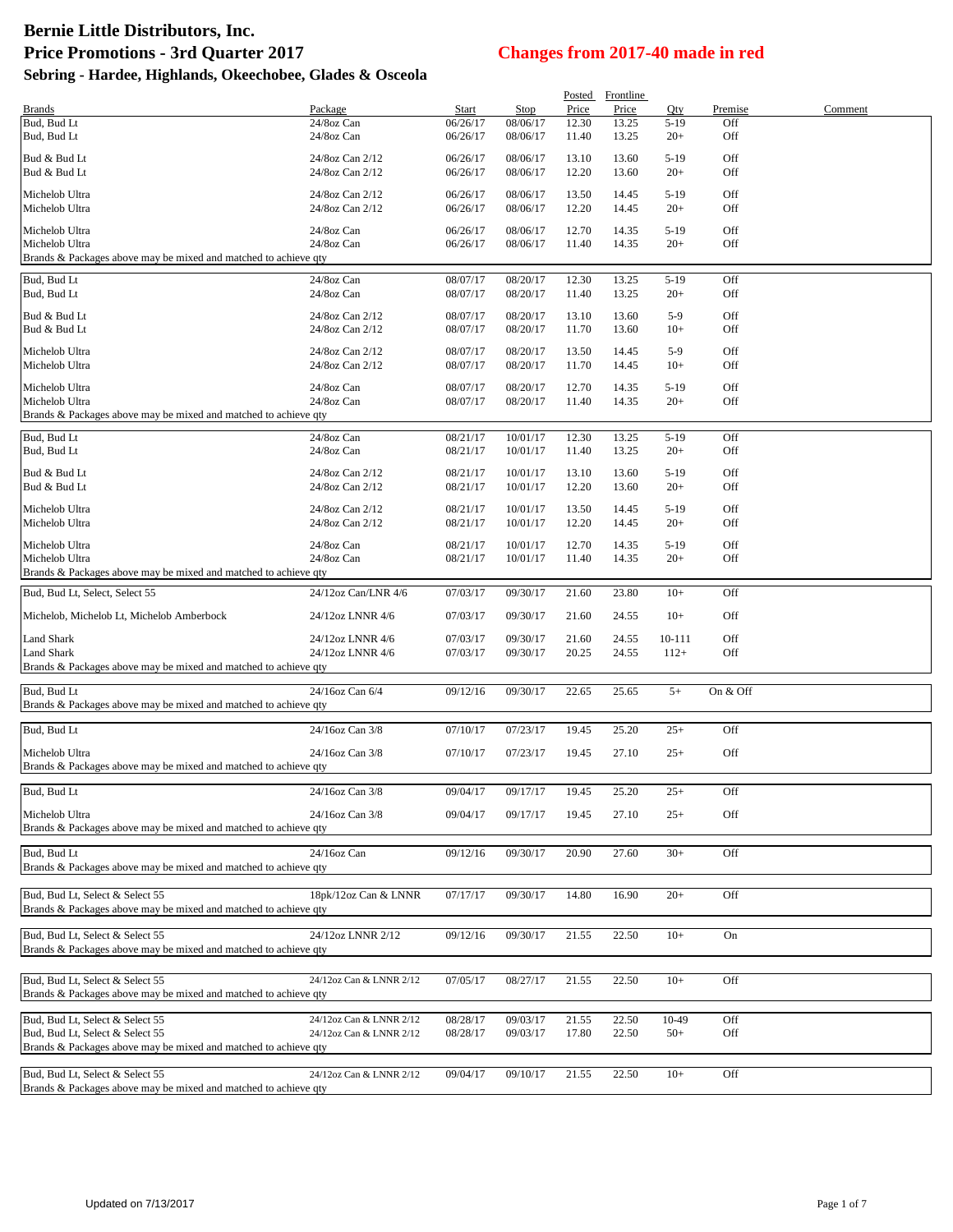|                                                                                   |                              |                      |                      |                | Posted Frontline |                |                |                          |
|-----------------------------------------------------------------------------------|------------------------------|----------------------|----------------------|----------------|------------------|----------------|----------------|--------------------------|
| <b>Brands</b><br>Bud, Bud Lt, Select & Select 55                                  | Package<br>24/12oz Can       | Start<br>07/03/17    | Stop<br>07/23/17     | Price<br>20.75 | Price<br>22.60   | Qty<br>10-44   | Premise<br>Off | Comment                  |
| Bud, Bud Lt, Select & Select 55                                                   | $24/12$ oz Can               | 07/03/17             | 07/23/17             | 19.75          | 22.60            | $45 - 97$      | Off            |                          |
| Bud, Bud Lt, Select & Select 55                                                   | $24/12$ oz Can               | 07/03/17             | 07/23/17             | 17.75          | 22.60            | $98+$          | Off            |                          |
| Bud, Bud Lt,                                                                      | 24/12oz LNNR                 | 07/03/17             | 07/23/17             | 20.75          | 22.60            | $10 - 44$      | Off            |                          |
| Bud, Bud Lt,                                                                      | 24/12oz LNNR                 | 07/03/17             | 07/23/17             | 19.75          | 22.60            | $45 - 97$      | Off            |                          |
| Bud, Bud Lt,                                                                      | 24/12oz LNNR                 | 07/03/17             | 07/23/17             | 17.75          | 22.60            | $98+$          | Off            | <b>Stop Date Change</b>  |
| <b>Bud Light Lime</b>                                                             | 24/12oz LNNR/Can             | 07/03/17             | 07/23/17             | 22.20          | 24.10            | 10-44          | Off            |                          |
| <b>Bud Light Lime</b>                                                             | 24/12oz LNNR/Can             | 07/03/17             | 07/23/17             | 19.75          | 24.10            | $45+$          | Off            |                          |
| Michelob Ultra                                                                    | 24/12oz Can & LNNR           | 07/03/17             | 07/23/17             | 22.20          | 24.10            |                | Off            |                          |
| Michelob Ultra                                                                    | 24/12oz Can & LNNR           | 07/03/17             | 07/23/17             | 20.70          | 24.10            | 10-44<br>$45+$ | Off            |                          |
| Brands & Packages above may be mixed and matched to achieve qty                   |                              |                      |                      |                |                  |                |                |                          |
| Bud, Bud Lt, Select & Select 55                                                   | $24/12$ oz Can               | 07/24/17             | 09/30/17             | 20.75          | 22.60            | 10-44          | Off            |                          |
| Bud, Bud Lt, Select & Select 55                                                   | $24/12$ oz Can               | 07/24/17             | 09/30/17             | 19.75          | 22.60            | $45+$          | Off            |                          |
|                                                                                   |                              |                      |                      |                |                  |                |                |                          |
| Bud, Bud Lt,<br>Bud, Bud Lt,                                                      | 24/12oz LNNR<br>24/12oz LNNR | 07/24/17<br>07/24/17 | 09/30/17<br>09/30/17 | 20.75<br>19.75 | 22.60<br>22.60   | 10-44<br>$45+$ | Off<br>Off     |                          |
|                                                                                   |                              |                      |                      |                |                  |                |                | <b>Start Date Change</b> |
| <b>Bud Light Lime</b>                                                             | 24/12oz LNNR/Can             | 07/24/17             | 09/30/17             | 22.20          | 24.10            | 10-44          | Off            |                          |
| <b>Bud Light Lime</b>                                                             | 24/12oz LNNR/Can             | 07/24/17             | 09/30/17             | 19.75          | 24.10            | $45+$          | Off            |                          |
| Michelob Ultra                                                                    | 24/12oz Can & LNNR           | 07/24/17             | 09/30/17             | 22.20          | 24.10            | 10-44          | Off            |                          |
| Michelob Ultra                                                                    | 24/12oz Can & LNNR           | 07/24/17             | 09/30/17             | 20.70          | 24.10            | $45+$          | Off            |                          |
| Brands & Packages above may be mixed and matched to achieve qty                   |                              |                      |                      |                |                  |                |                |                          |
| Bud, Bud Lt                                                                       | 24/16oz CALNR                | 09/12/16             | 09/30/17             | 24.85          | 28.50            | $98+$          | Off            |                          |
| Brands & Packages above may be mixed and matched to achieve qty                   |                              |                      |                      |                |                  |                |                |                          |
| Bud, Bud Lt                                                                       | 20/16oz CALNR                | 05/22/17             | 09/30/17             | 17.95          | 23.00            | $22 - 65$      | Off            |                          |
| Bud, Bud Lt                                                                       | 20/16oz CALNR                | 05/22/17             | 09/30/17             | 17.45          | 23.00            | $66+$          | Off            |                          |
| Brands & Packages above may be mixed and matched to achieve qty                   |                              |                      |                      |                |                  |                |                |                          |
| Bud, Bud Light                                                                    | 24/16oz ALNR/CALNR           | 04/03/17             | 09/30/17             | 21.55          | 28.50            | $144+$         | On             |                          |
| Bud, Bud Light Sports/Holiday CALNR                                               | 24/16oz CALNR                | 04/03/17             | 09/30/17             | 21.55          | 28.50            | $144+$         | On             |                          |
| Brands & Packages above may be mixed and matched to achieve qty                   |                              |                      |                      |                |                  |                |                |                          |
| Oculto                                                                            | 24/12oz LNNR 2/12            | 09/12/16             | 09/30/17             | 26.65          | 29.90            | $20+$          | Off            |                          |
| Michelob Ultra & Light                                                            | 18/12oz LNNR/Cans            | 05/29/17             | 07/30/17             | 16.95          | 18.45            | $5 - 59$       | Off            |                          |
| Michelob Ultra & Light                                                            | 18/12oz LNNR/Cans            | 05/29/17             | 07/30/17             | 15.85          | 18.45            | $60+$          | Off            |                          |
| BL Lime, Platinum, Black Crown                                                    | 18/12oz LNNR/Cans            | 05/29/17             | 07/30/17             | 14.99          | 18.45            | $1+$           | Off            |                          |
| Brands & Packages above may be mixed and matched to achieve qty                   |                              |                      |                      |                |                  |                |                |                          |
| BL Lime, Platinum, Black Crown, Mich Lt & Ultra                                   | 18/12oz LNNR/Cans            | 07/31/17             | 09/30/17             | 16.95          | 18.45            | $5 - 59$       | Off            |                          |
| BL Lime, Platinum, Black Crown, Mich Lt & Ultra                                   | 18/12oz LNNR/Cans            | 07/31/17             | 09/30/17             | 15.85          | 18.45            | $60+$          | Off            |                          |
| Brands & Packages above may be mixed and matched to achieve qty                   |                              |                      |                      |                |                  |                |                |                          |
| Mich, Mic Lt, Ultra, Ultra Amber, Amberbock & Ultra Lime                          |                              |                      |                      |                |                  |                |                |                          |
| Cactus                                                                            | 24/12oz Can/LNNR 2/12        | 07/05/17             | 09/30/17             | 23.90          | 24.85            | $5+$           | Off            |                          |
| Michelob Ultra<br>Brands & Packages above may be mixed and matched to achieve qty | 24/16oz CALNR 3/8            | 07/05/17             | 09/30/17             | 35.85          | 37.25            | $5+$           | Off            |                          |
| BL Lime, Platinum, Black Crown & Landshark                                        | 24/12oz LNNR 2/12            | 09/12/16             | 09/30/17             | 20.45          | 24.10            | $10+$          | ON             |                          |
| BL Lime, Platinum & Landshark                                                     | 24/12oz Cans 2/12            | 09/12/16             | 09/30/17             | 20.45          | 24.10            | $10+$          | ON             |                          |
| Brands & Packages above may be mixed and matched to achieve qty                   |                              |                      |                      |                |                  |                |                |                          |
| BL Lime, Platinum & Black Crown                                                   | 24/12oz Cans/LNNR 2/12       | 07/05/17             | 07/30/17             | 23.15          | 24.10            | $1+$           | Off            |                          |
| BLL Rita Family (Lime, Straw, Mango, Raz, Orange, Grape, Peach &                  |                              |                      |                      |                |                  |                |                |                          |
| Seasonal)                                                                         | 24/8oz Can 2/12              | 07/05/17             | 07/30/17             | 23.15          | 24.10            | $1-6$          | Off            |                          |
| BLL Rita Family (Lime, Straw, Mango, Raz, Orange, Grape, Peach &<br>Seasonal)     | 24/8oz Can 2/12              | 07/05/17             | 07/30/17             | 21.30          | 24.10            | $7+$           | Off            |                          |
| Brands & Packages above may be mixed and matched to achieve qty                   |                              |                      |                      |                |                  |                |                |                          |
| BL Lime, Platinum & Black Crown                                                   | 24/12oz Cans/LNNR 2/12       | 07/31/17             | 08/06/17             | 23.15          | 24.10            | $1+$           | Off            |                          |
| BLL Rita Family (Lime, Straw, Mango, Raz, Orange, Grape, Peach &                  |                              |                      |                      |                |                  |                |                |                          |
| Seasonal)                                                                         | 24/8oz Can 2/12              | 07/31/17             | 08/06/17             | 23.15          | 24.10            | $1-6$          | Off            |                          |
| BLL Rita Family (Lime, Straw, Mango, Raz, Orange, Grape, Peach &<br>Seasonal)     | 24/8oz Can 2/12              | 07/31/17             | 08/06/17             | 21.30          | 24.10            | $7 - 13$       | Off            |                          |
| BLL Rita Family (Lime, Straw, Mango, Raz, Orange, Grape, Peach &                  |                              |                      |                      |                |                  |                |                |                          |
| Seasonal)<br>Brands & Packages above may be mixed and matched to achieve qty      | 24/8oz Can 2/12              | 07/31/17             | 08/06/17             | 17.80          | 24.10            | $14+$          | Off            |                          |
|                                                                                   |                              |                      |                      |                |                  |                |                |                          |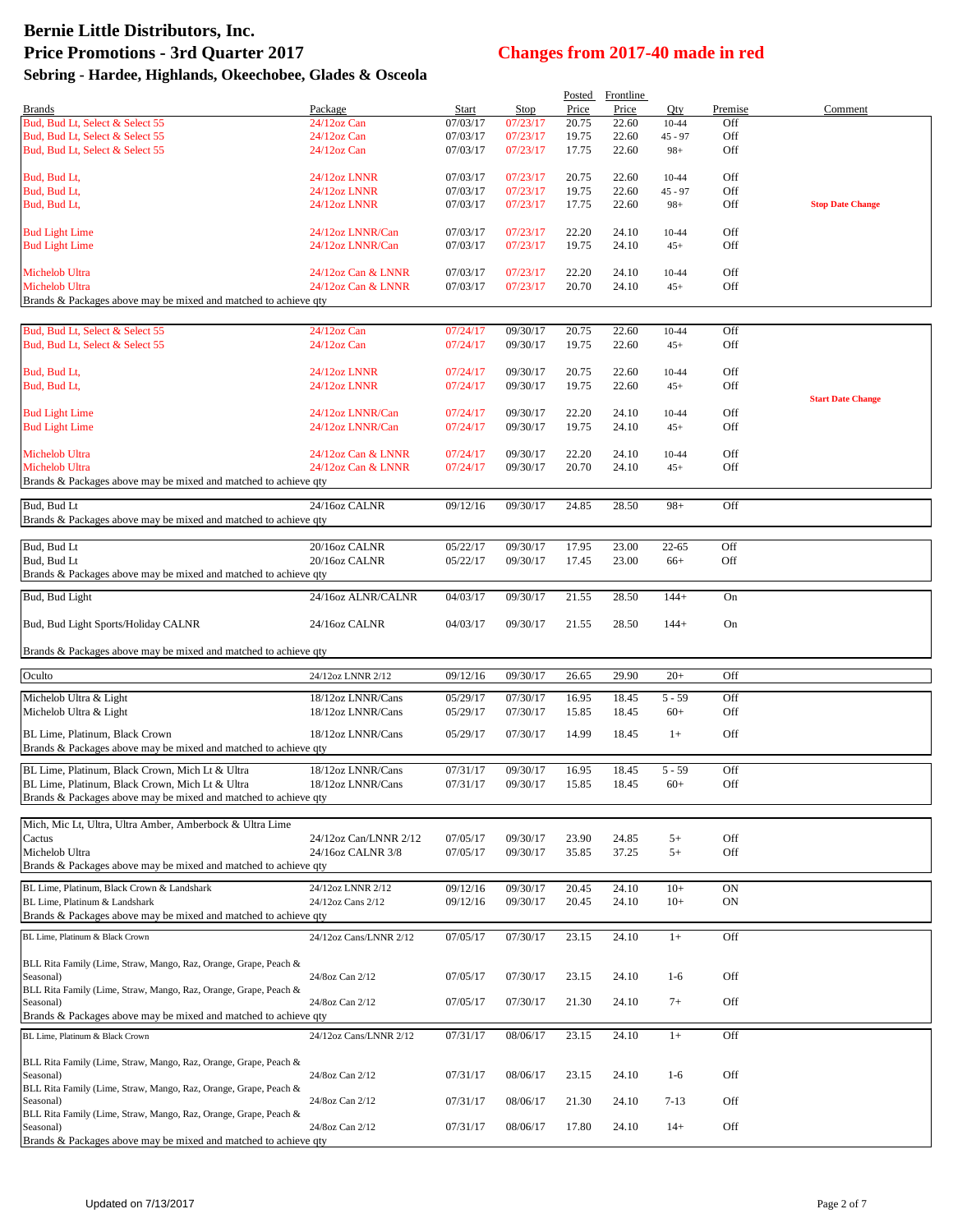# **Bernie Little Distributors, Inc. Price Promotions - 3rd Quarter 2017 Changes from 2017-40 made in red**

| Sebring - Hardee, Highlands, Okeechobee, Glades & Osceola |  |  |  |  |
|-----------------------------------------------------------|--|--|--|--|
|-----------------------------------------------------------|--|--|--|--|

|                                                                        |                        |          |          | Posted | Frontline |            |         |                         |
|------------------------------------------------------------------------|------------------------|----------|----------|--------|-----------|------------|---------|-------------------------|
| <b>Brands</b>                                                          | Package                | Start    | Stop     | Price  | Price     | Qty        | Premise | Comment                 |
| BL Lime, Platinum & Black Crown                                        | 24/12oz Cans/LNNR 2/12 | 08/07/17 | 09/30/17 | 23.15  | 24.10     | $1+$       | Off     |                         |
|                                                                        |                        |          |          |        |           |            |         |                         |
| BLL Rita Family (Lime, Straw, Mango, Raz, Orange, Grape, Peach &       |                        |          |          |        |           |            |         |                         |
| Seasonal)                                                              | 24/8oz Can 2/12        | 08/07/17 | 09/30/17 | 23.15  | 24.10     | $1-6$      | Off     |                         |
| BLL Rita Family (Lime, Straw, Mango, Raz, Orange, Grape, Peach &       |                        |          |          |        |           |            |         |                         |
| Seasonal)                                                              | 24/8oz Can 2/12        | 08/07/17 | 09/30/17 | 21.30  | 24.10     | $7+$       | Off     |                         |
| Brands & Packages above may be mixed and matched to achieve qty        |                        |          |          |        |           |            |         |                         |
| Bud Light Lime, Platinum & Black Crown                                 | 24/12oz LNNR 4/6       | 05/08/17 | 07/02/17 | 21.60  | 24.55     | $10+$      | Off     |                         |
| Brands & Packages above may be mixed and matched to achieve qty        |                        |          |          |        |           |            |         |                         |
|                                                                        |                        |          |          |        |           |            |         |                         |
| Bud Light Lime, Platinum & Black Crown                                 | 24/12oz LNNR 4/6       | 07/17/17 | 07/22/17 | 15.50  | 24.55     | $10+$      | Off     |                         |
| Brands & Packages above may be mixed and matched to achieve qty        |                        |          |          |        |           |            |         |                         |
|                                                                        |                        |          |          |        |           |            |         |                         |
| Best Damn Root Beer, Cherry Cola & Cream Soda                          | 24/12oz LNR 4/6        | 08/28/17 | 09/03/17 | 19.20  | 30.30     | $15+$      | Off     |                         |
| Brands & Packages above may be mixed and matched to achieve qty        |                        |          |          |        |           |            |         |                         |
|                                                                        |                        |          |          |        |           |            |         |                         |
| <b>Spiked Seltzer Variety</b>                                          | 24/12oz Can 2/12       | 06/26/17 | 07/23/17 | 24.50  | 28.50     | $5+$       | Off     | <b>Stop Date Change</b> |
|                                                                        |                        |          |          |        |           |            |         |                         |
| <b>Spiked Seltzer Variety</b>                                          | 24/12oz Can 2/12       | 07/24/17 | 09/30/17 | 24.50  | 28.50     | $3+$       | Off     | <b>New</b>              |
|                                                                        |                        |          |          |        |           |            |         |                         |
| Busch, Busch Lt, Nat Lt, Nat Ice & Rolling Rock                        | $24/12$ oz Can S/C     | 01/16/17 | 09/30/17 | 15.35  | 17.00     | 15-76      | Off     |                         |
| Busch, Busch Lt, Nat Lt, Nat Ice & Rolling Rock                        | $24/12$ oz Can S/C     | 01/16/17 | 09/30/17 | 13.80  | 17.00     | $77+$      | Off     |                         |
|                                                                        |                        |          |          |        |           |            |         |                         |
| <b>Natty Daddy</b>                                                     | $24/12$ oz Can S/C     | 01/16/17 | 09/30/17 | 15.35  | 16.10     | $1 - 4$    | Off     |                         |
| <b>Natty Daddy</b>                                                     | $24/12$ oz Can S/C     | 01/16/17 | 09/30/17 | 14.35  | 16.10     | 5-76       | Off     |                         |
| <b>Natty Daddy</b>                                                     | 24/12oz Can S/C        | 01/16/17 | 09/30/17 | 13.80  | 16.10     | $77+$      | Off     |                         |
| Brands & Packages above may be mixed and matched to achieve qty        |                        |          |          |        |           |            |         |                         |
|                                                                        |                        |          |          |        |           |            |         |                         |
| Busch, Busch Lt, Nat Lt, Nat Ice, Bud Ice, Rolling Rock &              |                        |          |          |        |           |            |         |                         |
| <b>Busch Ice</b>                                                       | 18/12oz Cans/LNNR      | 04/17/17 | 09/30/17 | 9.35   | 12.40     | $40+$      | Off     |                         |
| Brands & Packages above may be mixed and matched to achieve qty        |                        |          |          |        |           |            |         |                         |
|                                                                        |                        |          |          |        |           |            |         |                         |
| Bud Ice, King Cobra, Natty Daddy, Rolling Rock & High                  |                        |          |          |        |           |            |         |                         |
| Gravity                                                                | 24/16oz Can 6/4        | 11/14/17 | 09/30/17 | 15.95  | 19.55     | $5+$       | Off     |                         |
| Brands & Packages above may be mixed and matched to achieve qty        |                        |          |          |        |           |            |         |                         |
|                                                                        |                        |          |          |        |           |            |         |                         |
| Shock Top & Shock Top Sampler                                          | 24/12oz LNNR           | 09/12/16 | 09/30/17 | 19.70  | 27.75     | $56+$      | Off     |                         |
| Brands & Packages above may be mixed and matched to achieve qty        |                        |          |          |        |           |            |         |                         |
| Shock Top & Shock Top Lemon                                            | 15/12oz Can            | 09/12/16 | 09/30/17 | 13.65  | 15.25     | $50+$      | Off     |                         |
| Brands & Packages above may be mixed and matched to achieve qty        |                        |          |          |        |           |            |         |                         |
|                                                                        |                        |          |          |        |           |            |         |                         |
| Shock Top & Shock Top Lemon                                            | 30/12oz Can 2/15       | 09/12/16 | 09/30/17 | 25.70  | 28.90     | $25+$      | Off     |                         |
| Brands & Packages above may be mixed and matched to achieve qty        |                        |          |          |        |           |            |         |                         |
| Shock Top, Apple Wheat, Lemon, Pumpkin, Rasp, IPA, Winter Combo, Choc, |                        |          |          |        |           |            |         |                         |
| Pretzel, Ginger, Ruby Red                                              | 24/12oz LNNR 4/6       | 06/19/17 | 09/30/17 | 27.10  | 27.75     | $1-19$     | Off     |                         |
| Shock Top, Apple Wheat, Lemon, Pumpkin, Rasp, IPA, Winter Combo, Choc, |                        |          |          |        |           |            |         |                         |
| Pretzel, Ginger, Ruby Red                                              | 24/12oz LNNR 4/6       | 06/19/17 | 09/30/17 | 26.10  | 27.75     | 20-55      | Off     |                         |
| Shock Top, Apple Wheat, Lemon, Pumpkin, Rasp, IPA, Winter Combo, Choc, |                        |          |          |        |           |            |         |                         |
| Pretzel, Ginger, Ruby Red                                              | 24/12oz LNNR 4/6       | 06/19/17 | 09/30/17 | 25.10  | 27.75     | 56-111     | Off     |                         |
| Shock Top, Apple Wheat, Lemon, Pumpkin, Rasp, IPA, Winter Combo, Choc, |                        | 06/19/17 |          |        |           |            |         |                         |
| Pretzel, Ginger, Ruby Red                                              | 24/12oz LNNR 4/6       |          | 09/30/17 | 24.10  | 27.75     | $112+$     | Off     |                         |
| Brands & Packages above may be mixed and matched to achieve qty        |                        |          |          |        |           |            |         |                         |
| Wild Blue & Redbridge                                                  | 24/12oz LNNR 4/6       | 11/14/16 | 09/30/17 | 28.65  | 29.35     | $28+$      | Off     |                         |
| Brands & Packages above may be mixed and matched to achieve qty        |                        |          |          |        |           |            |         |                         |
|                                                                        |                        |          |          |        |           |            |         |                         |
| Kirin Ichiban & Kirin Light                                            | 24/12oz LNNR 4/6       | 11/14/16 | 09/30/17 | 23.50  | 27.75     | $10+$      | Off     |                         |
| Brands & Packages above may be mixed and matched to achieve qty        |                        |          |          |        |           |            |         |                         |
|                                                                        |                        |          |          |        |           |            |         |                         |
| Becks, Lt, Dark, Oktob, Sapphire, St Pauli Girl & Bass                 | 24/12oz LNNR 4/6       | 07/03/17 | 08/27/17 | 21.60  | 24.55     | $10 - 111$ | Off     |                         |
| Becks, Lt, Dark, Oktob, Sapphire, St Pauli Girl & Bass                 | 24/12oz LNNR 4/6       | 07/03/17 | 08/27/17 | 19.80  | 24.55     | $112+$     | Off     |                         |
| Brands & Packages above may be mixed and matched to achieve qty        |                        |          |          |        |           |            |         |                         |
|                                                                        |                        |          |          |        |           |            |         |                         |
| Bass Ale & St Pauli Girl                                               | 24/12oz LNNR 4/6       | 08/28/17 | 09/30/17 | 21.60  | 24.55     | $10 - 111$ | Off     |                         |
| Bass Ale & St Pauli Girl                                               | 24/12oz LNNR 4/6       | 08/28/17 | 09/30/17 | 19.80  | 24.55     | $112+$     | Off     |                         |
|                                                                        |                        |          |          |        |           |            |         |                         |
| Becks, Lt, Dark, Oktob, Sapphire                                       | 24/12oz LNNR 4/6       | 08/28/17 | 09/03/17 | 15.85  | 24.55     | $20+$      | Off     |                         |
| Brands & Packages above may be mixed and matched to achieve qty        |                        |          |          |        |           |            |         |                         |
| Becks, Lt, Dark, Oktob, Sapphire                                       | 24/12oz LNNR 4/6       | 09/04/17 | 12/31/17 | 22.05  | 24.55     | 56-111     | Off     |                         |
| Becks, Lt, Dark, Oktob, Sapphire                                       | 24/12oz LNNR 4/6       | 09/04/17 | 12/31/17 | 19.80  | 24.55     | $112+$     | Off     |                         |
| Brands & Packages above may be mixed and matched to achieve qty        |                        |          |          |        |           |            |         |                         |
|                                                                        |                        |          |          |        |           |            |         |                         |
| Becks, Light, Dark, Oktoberfest, Sapphire, St Pauli & Bass             | 24/12oz LNNR/CAN 2/12  | 07/10/17 | 07/16/17 | 19.90  | 24.10     | $10+$      | Off     |                         |
|                                                                        |                        |          |          |        |           |            |         |                         |
| Beck's Pilsner                                                         | 24/16oz CALNR 3/8      | 07/10/17 | 07/16/17 | 28.80  | 36.15     | $10+$      | Off     |                         |
|                                                                        |                        |          |          |        |           |            |         |                         |
| <b>Land Shark</b>                                                      | 24/12oz LNNR/CAN 2/12  | 07/10/17 | 07/16/17 | 19.90  | 24.10     | $10+$      | Off     |                         |
| Brands & Packages above may be mixed and matched to achieve qty        |                        |          |          |        |           |            |         |                         |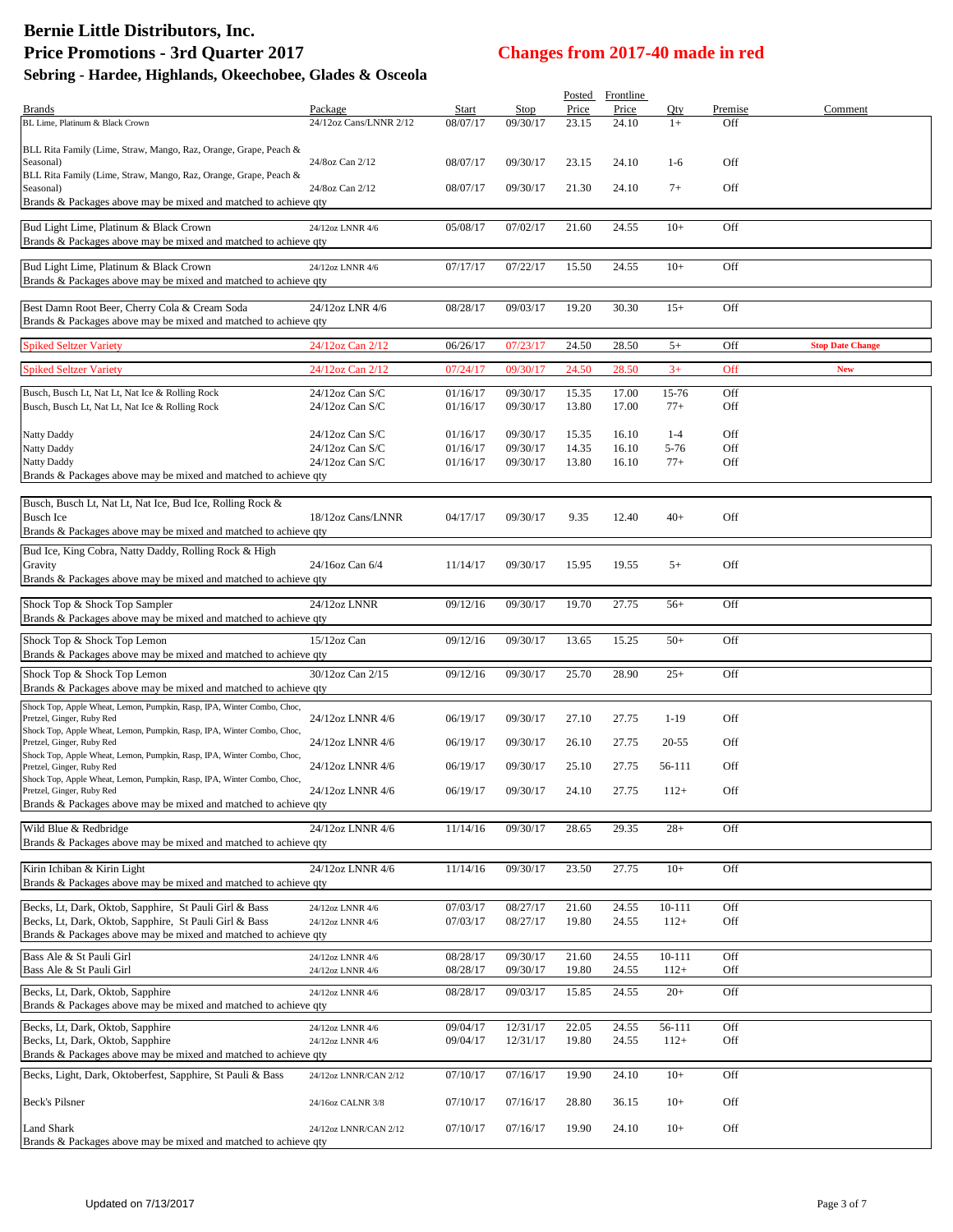# **Bernie Little Distributors, Inc. Price Promotions - 3rd Quarter 2017 Changes from 2017-40 made in red**

| Sebring - Hardee, Highlands, Okeechobee, Glades & Osceola |  |  |  |  |
|-----------------------------------------------------------|--|--|--|--|
|-----------------------------------------------------------|--|--|--|--|

|                                                                                 |                       |          |             | <b>Posted</b> | <b>Frontline</b> |         |         |         |
|---------------------------------------------------------------------------------|-----------------------|----------|-------------|---------------|------------------|---------|---------|---------|
| <b>Brands</b>                                                                   | Package               | Start    | <b>Stop</b> | Price         | Price            | Qty     | Premise | Comment |
| Becks, Light, Dark, Oktoberfest, Sapphire, St Pauli & Bass                      | 24/12oz LNNR/CAN 2/12 | 07/17/17 | 08/13/17    | 20.35         | 24.10            | 56-111  | Off     |         |
| Becks, Light, Dark, Oktoberfest, Sapphire, St Pauli & Bass                      | 24/12oz LNNR/CAN 2/12 | 07/17/17 | 08/13/17    | 19.80         | 24.10            | $112+$  | Off     |         |
|                                                                                 |                       |          |             |               |                  |         |         |         |
| Beck's Pilsner                                                                  | 24/16oz CALNR 3/8     | 07/17/17 | 08/13/17    | 30.52         | 36.15            | 56-111  | Off     |         |
| Beck's Pilsner                                                                  |                       |          |             |               |                  |         |         |         |
|                                                                                 | 24/16oz CALNR 3/8     | 07/17/17 | 08/13/17    | 29.70         | 36.15            | $112+$  | Off     |         |
| <b>Land Shark</b>                                                               | 24/12oz LNNR/CAN 2/12 | 07/17/17 | 08/13/17    | 22.15         | 24.10            | 56-111  | Off     |         |
| <b>Land Shark</b>                                                               |                       | 07/17/17 | 08/13/17    | 20.35         | 24.10            | $112+$  | Off     |         |
|                                                                                 | 24/12oz LNNR/CAN 2/12 |          |             |               |                  |         |         |         |
| Brands & Packages above may be mixed and matched to achieve qty                 |                       |          |             |               |                  |         |         |         |
| Becks, Light, Dark, Oktoberfest, Sapphire, St Pauli & Bass                      | 24/12oz LNNR/CAN 2/12 | 08/14/17 | 08/20/17    | 19.90         | 24.10            | $10+$   | Off     |         |
|                                                                                 |                       |          |             |               |                  |         |         |         |
| Beck's Pilsner                                                                  | 24/16oz CALNR 3/8     | 08/14/17 | 08/20/17    | 28.80         | 36.15            | $10+$   | Off     |         |
|                                                                                 |                       |          |             |               |                  |         |         |         |
| <b>Land Shark</b>                                                               | 24/12oz LNNR/CAN 2/12 | 08/14/17 | 08/20/17    | 19.90         | 24.10            | $10+$   | Off     |         |
| Brands & Packages above may be mixed and matched to achieve qty                 |                       |          |             |               |                  |         |         |         |
|                                                                                 |                       |          |             |               |                  |         |         |         |
| Becks, Light, Dark, Oktoberfest, Sapphire, St Pauli & Bass                      | 24/12oz LNNR/CAN 2/12 | 08/21/17 | 09/10/17    | 20.35         | 24.10            | 56-111  | Off     |         |
| Becks, Light, Dark, Oktoberfest, Sapphire, St Pauli & Bass                      | 24/12oz LNNR/CAN 2/12 | 08/21/17 | 09/10/17    | 19.80         | 24.10            | $112+$  | Off     |         |
|                                                                                 |                       |          |             |               |                  |         |         |         |
| <b>Beck's Pilsner</b>                                                           | 24/16oz CALNR 3/8     | 08/21/17 | 09/10/17    | 30.52         | 36.15            | 56-111  | Off     |         |
| Beck's Pilsner                                                                  | 24/16oz CALNR 3/8     | 08/21/17 | 09/10/17    | 29.70         | 36.15            | $112+$  | Off     |         |
|                                                                                 |                       |          |             |               |                  |         |         |         |
| Land Shark                                                                      | 24/12oz LNNR/CAN 2/12 | 08/21/17 | 09/10/17    | 22.15         | 24.10            | 56-111  | Off     |         |
| <b>Land Shark</b>                                                               | 24/12oz LNNR/CAN 2/12 | 08/21/17 | 09/10/17    | 20.35         | 24.10            | $112+$  | Off     |         |
| Brands & Packages above may be mixed and matched to achieve qty                 |                       |          |             |               |                  |         |         |         |
|                                                                                 |                       |          |             |               |                  |         |         |         |
| Becks, Light, Dark, Oktoberfest, Sapphire, St Pauli & Bass                      | 24/12oz LNNR/CAN 2/12 | 09/11/17 | 09/17/17    | 19.90         | 24.10            | $10+$   | Off     |         |
|                                                                                 |                       |          |             |               |                  |         |         |         |
| Beck's Pilsner                                                                  | 24/16oz CALNR 3/8     | 09/11/17 | 09/17/17    | 28.80         | 36.15            | $10+$   | Off     |         |
|                                                                                 |                       |          |             |               |                  |         |         |         |
| <b>Land Shark</b>                                                               | 24/12oz LNNR/CAN 2/12 | 09/11/17 | 09/17/17    | 19.90         | 24.10            | $10+$   | Off     |         |
|                                                                                 |                       |          |             |               |                  |         |         |         |
| Brands & Packages above may be mixed and matched to achieve qty                 |                       |          |             |               |                  |         |         |         |
| Becks, Light, Dark, Oktoberfest, Sapphire, St Pauli & Bass                      | 24/12oz LNNR/CAN 2/12 | 09/18/17 | 10/08/17    | 20.35         | 24.10            | 56-111  | Off     |         |
|                                                                                 |                       |          |             |               |                  |         |         |         |
| Becks, Light, Dark, Oktoberfest, Sapphire, St Pauli & Bass                      | 24/12oz LNNR/CAN 2/12 | 09/18/17 | 10/08/17    | 19.80         | 24.10            | $112+$  | Off     |         |
|                                                                                 |                       |          |             |               |                  |         |         |         |
| Beck's Pilsner                                                                  | 24/16oz CALNR 3/8     | 09/18/17 | 10/08/17    | 30.52         | 36.15            | 56-111  | Off     |         |
| Beck's Pilsner                                                                  | 24/16oz CALNR 3/8     | 09/18/17 | 10/08/17    | 29.70         | 36.15            | $112+$  | Off     |         |
|                                                                                 |                       |          |             |               |                  |         |         |         |
| Land Shark                                                                      | 24/12oz LNNR/CAN 2/12 | 09/18/17 | 10/08/17    | 22.15         | 24.10            | 56-111  | Off     |         |
| Land Shark                                                                      | 24/12oz LNNR/CAN 2/12 | 09/18/17 | 10/08/17    | 20.35         | 24.10            | $112+$  | Off     |         |
| Brands & Packages above may be mixed and matched to achieve qty                 |                       |          |             |               |                  |         |         |         |
| Beck's, Sapphire, Black Crown, BL Lime, Platinum, Michelob                      |                       |          |             |               |                  |         |         |         |
|                                                                                 | 24/16oz CAN 6/4       |          |             |               |                  |         |         |         |
| Ultra & Landshark<br>Beck's, Sapphire, Black Crown, BL Lime, Platinum, Michelob |                       | 02/06/17 | 09/30/17    | 25.75         | 28.00            | $1 - 2$ | Off     |         |
|                                                                                 |                       |          |             |               |                  |         |         |         |
| Ultra & Landshark                                                               | 24/16oz CAN 6/4       | 02/06/17 | 09/30/17    | 24.90         | 28.00            | $3+$    | Off     |         |
|                                                                                 |                       |          |             |               |                  |         |         |         |
| Shock Top, Apple, Lemon, Pumpkin, Shockolate & Twisted                          |                       |          |             |               |                  |         |         |         |
| Pretzel                                                                         | 24/16oz CAN 6/4       | 02/06/17 | 09/30/17    | 29.80         | 33.50            | $1 - 2$ | Off     |         |
| Shock Top, Apple, Lemon, Pumpkin, Shockolate & Twisted                          |                       |          |             |               |                  |         |         |         |
| Pretzel                                                                         | 24/16oz CAN 6/4       | 02/06/17 | 09/30/17    | 24.90         | 33.50            | $3+$    | Off     |         |
|                                                                                 |                       |          |             |               |                  |         |         |         |
| Goose 312, IPA, Green Line & Four Star Pilsner                                  | 24/16oz CAN 6/4       | 02/06/17 | 09/30/17    | 29.80         | 31.95            | $1 - 2$ | Off     |         |
| Goose 312, IPA, Green Line & Four Star Pilsner                                  | 24/16oz CAN 6/4       | 02/06/17 |             | 24.90         | 31.95            |         | Off     |         |
|                                                                                 |                       |          | 09/30/17    |               |                  | $3+$    |         |         |
|                                                                                 |                       |          |             |               |                  |         |         |         |
| Bud Chelada, Bud Lt Chelada                                                     | 24/16oz Can 6/4       | 02/06/17 | 09/30/17    | 29.80         | 33.50            | $1+$    | Off     |         |
|                                                                                 |                       |          |             |               |                  |         |         |         |
| Rita Splash (Lime, Strawberry & Pineapple)                                      | 24/16oz CAN 4/6       | 02/06/17 | 09/30/17    | 29.80         | 37.50            | $1+$    | Off     |         |
|                                                                                 |                       |          |             |               |                  |         |         |         |
| BL Lime Rita Family & Oculto                                                    | 24/16oz CAN 6/4       | 02/06/17 | 09/30/17    | 29.80         | 37.50            | $1+$    | Off     |         |
| Brands & Packages above may be mixed and matched to achieve qty                 |                       |          |             |               |                  |         |         |         |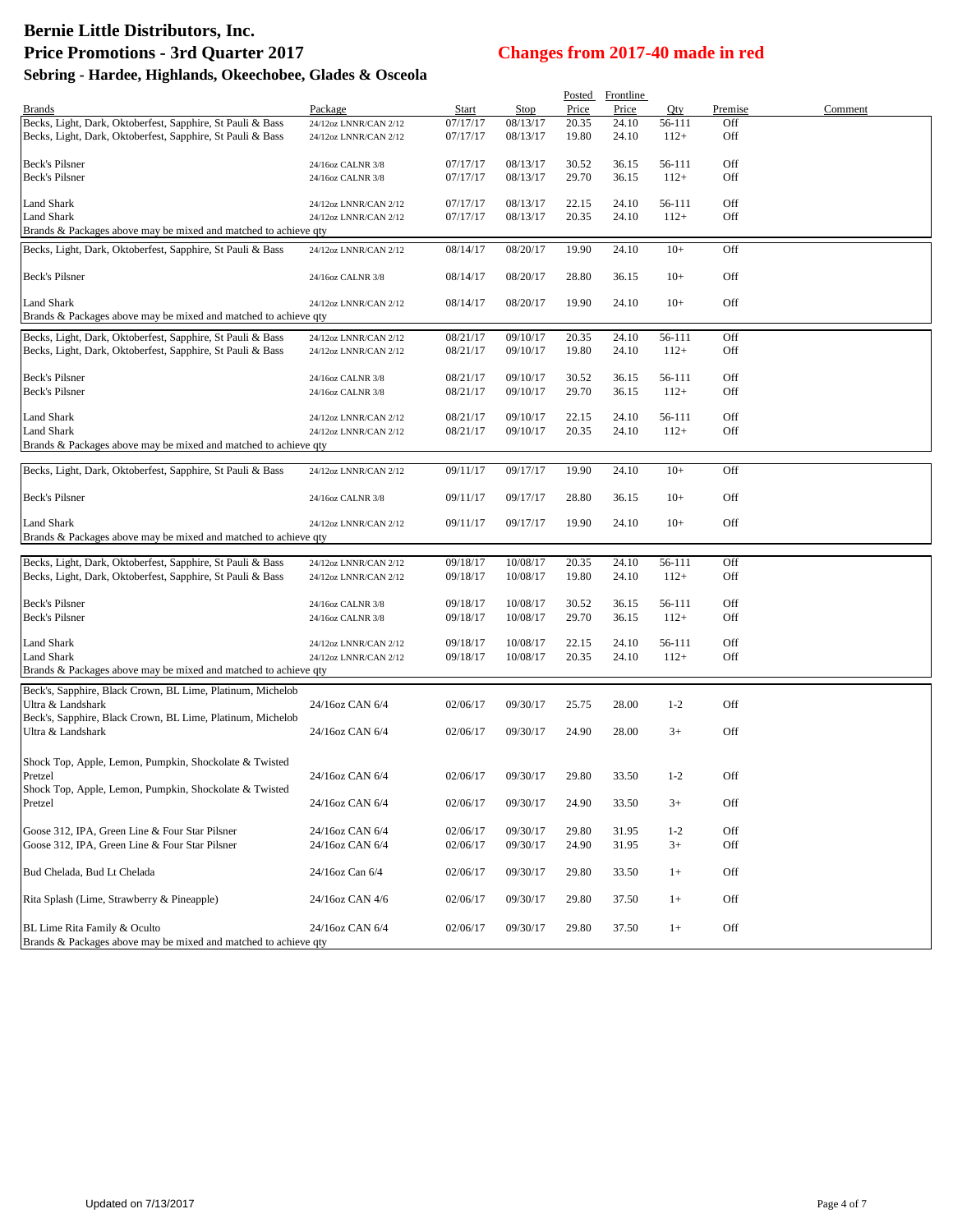# **Bernie Little Distributors, Inc.**

| <b>Price Promotions - 3rd Quarter 2017</b>                                                                                                                                                                                                                                                                                          |                                                                              | <b>Changes from 2017-40 made in red</b> |                      |                |                           |                   |            |         |
|-------------------------------------------------------------------------------------------------------------------------------------------------------------------------------------------------------------------------------------------------------------------------------------------------------------------------------------|------------------------------------------------------------------------------|-----------------------------------------|----------------------|----------------|---------------------------|-------------------|------------|---------|
| Sebring - Hardee, Highlands, Okeechobee, Glades & Osceola                                                                                                                                                                                                                                                                           |                                                                              |                                         |                      |                |                           |                   |            |         |
| <b>Brands</b>                                                                                                                                                                                                                                                                                                                       | Package                                                                      | Start                                   | <b>Stop</b>          | Price          | Posted Frontline<br>Price | Qty               | Premise    | Comment |
| BP Blueberry, Oktoberfest, Pumpkin, Summer, Winter, Spring, Toasted Lager,<br>Hoptical Illusion, Mosaic Session IPA & Honey Robber                                                                                                                                                                                                  | 24/12oz LNNR 4/6                                                             | 06/19/17                                | 06/25/17             | 19.20          | 30.90                     | $10+$             | Off        |         |
| Goose 312, 312 Pale Ale, Honkers, IPA, Winter, Summer, Harvest Ale, Sixth<br>Day, Endless IPA, Rambler IPA, Oktob, 10 Hills Pale Ale, Four Star, Green<br>Line, Preseason<br>Goose 312, 312 Pale Ale, Honkers, IPA, Winter, Summer, Harvest Ale, Sixth                                                                              | 24/12oz LNNR/Can 4/6                                                         | 06/19/17                                | 06/25/17             | 27.70          | 30.90                     | $25 - 55$         | Off        |         |
| Day, Endless IPA, Rambler IPA, Oktob, 10 Hills Pale Ale, Four Star, Green<br>Line, Preseason<br>Brands & Packages above may be mixed and matched to achieve qty                                                                                                                                                                     | 24/12oz LNNR/Can 4/6                                                         | 06/19/17                                | 06/25/17             | 26.70          | 30.90                     | $56+$             | Off        |         |
| BP Blueberry, Oktoberfest, Pumpkin, Summer, Winter, Spring, Toasted Lager,<br>Hoptical Illusion, Mosaic Session IPA & Honey Robber                                                                                                                                                                                                  | 24/12oz LNNR 4/6                                                             | 06/26/17                                | 09/30/17             | 27.70          | 30.90                     | $25 - 55$         | Off        |         |
| BP Blueberry, Oktoberfest, Pumpkin, Summer, Winter, Spring, Toasted Lager,<br>Hoptical Illusion, Mosaic Session IPA & Honey Robber                                                                                                                                                                                                  | 24/12oz LNNR 4/6                                                             | 06/26/17                                | 09/30/17             | 26.70          | 30.90                     | $56+$             | Off        |         |
| Goose 312, 312 Pale Ale, Honkers, IPA, Winter, Summer, Harvest Ale, Sixth<br>Day, Endless IPA, Rambler IPA, Oktob, 10 Hills Pale Ale, Four Star, Green<br>Line, Preseason<br>Goose 312, 312 Pale Ale, Honkers, IPA, Winter, Summer, Harvest Ale, Sixth<br>Day, Endless IPA, Rambler IPA, Oktob, 10 Hills Pale Ale, Four Star, Green | 24/12oz LNNR/Can 4/6                                                         | 06/26/17                                | 09/30/17             | 27.70          | 30.90                     | $25 - 55$         | Off        |         |
| Line, Preseason<br>Brands & Packages above may be mixed and matched to achieve qty                                                                                                                                                                                                                                                  | 24/12oz LNNR/Can 4/6                                                         | 06/26/17                                | 09/30/17             | 26.70          | 30.90                     | $56+$             | Off        |         |
| Shock Top, Wheat IPA, Lemon, Pumpkin, Variety, Apple, Winter, Honey<br>Bourbon, Choc, Pretzel, Ginger & Ruby Red                                                                                                                                                                                                                    | 24/12oz LNNR/Can 2/12                                                        | 01/23/17                                | 09/30/17             | 24.60          | 27.75                     | 14-55             | Off        |         |
| Shock Top, Wheat IPA, Lemon, Pumpkin, Variety, Apple, Winter, Honey<br>Bourbon, Choc, Pretzel, Ginger & Ruby Red                                                                                                                                                                                                                    | 24/12oz LNNR/Can 2/12                                                        | 01/23/17                                | 09/30/17             | 23.60          | 27.75                     | 56-111            | Off        |         |
| Shock Top, Wheat IPA, Lemon, Pumpkin, Variety, Apple, Winter, Honey<br>Bourbon, Choc, Pretzel, Ginger & Ruby Red                                                                                                                                                                                                                    | 24/12oz LNNR/Can 2/12                                                        | 01/23/17                                | 09/30/17             | 22.60          | 27.75                     | $112+$            | Off        |         |
| Goose 312, 312 Pale, Honkers, IPA, Winter, Summer, Fall, Harvest Ale,<br>Endless IPA, Winter, Four Star, Green Line & Johnny Appleseed                                                                                                                                                                                              | 24/12oz LNNR/CN 2/12                                                         | 01/23/17                                | 09/30/17             | 26.25          | 29.65                     | 14-55             | Off        |         |
| Goose 312, 312 Pale, Honkers, IPA, Winter, Summer, Fall, Harvest Ale,<br>Endless IPA, Winter, Four Star, Green Line & Johnny Appleseed<br>Brands & Packages above may be mixed and matched to achieve qty                                                                                                                           | 24/12oz LNNR/CN 2/12                                                         | 01/23/17                                | 09/30/17             | 25.25          | 29.65                     | $56+$             | Off        |         |
|                                                                                                                                                                                                                                                                                                                                     |                                                                              |                                         |                      |                |                           |                   |            |         |
| Goose Seasonal Sampler<br>Goose Seasonal Sampler<br>Brands & Packages above may be mixed and matched to achieve qty                                                                                                                                                                                                                 | 24/12oz Can<br>$24/12$ oz Can                                                | 01/02/17<br>01/02/17                    | 09/30/17<br>09/30/17 | 25.45<br>24.45 | 28.85<br>28.85            | 14-55<br>$56+$    | Off<br>Off |         |
|                                                                                                                                                                                                                                                                                                                                     |                                                                              |                                         |                      |                |                           |                   |            |         |
| Goose Seasonal Sampler<br>Goose Seasonal Sampler                                                                                                                                                                                                                                                                                    | 24/12oz LNNR<br>24/12oz LNNR                                                 | 01/02/17<br>01/02/17                    | 09/30/17<br>09/30/17 | 26.80<br>25.50 | 28.85<br>28.85            | $10-55$<br>56-111 | Off<br>Off |         |
| Goose Seasonal Sampler<br>Brands & Packages above may be mixed and matched to achieve qty                                                                                                                                                                                                                                           | 24/12oz LNNR                                                                 | 01/02/17                                | 09/30/17             | 24.50          | 28.85                     | $112+$            | Off        |         |
|                                                                                                                                                                                                                                                                                                                                     |                                                                              |                                         |                      |                |                           |                   |            |         |
| <b>Boddington's Pub</b>                                                                                                                                                                                                                                                                                                             | 24/16oz CAN 6/4                                                              | 01/04/16                                | 09/30/17             | 39.15          | 41.75                     | $72+$             | Off        |         |
| Stella Artois                                                                                                                                                                                                                                                                                                                       | 20/9.6oz LNR                                                                 | 09/12/16                                | 09/30/17             | 19.90          | 21.95                     | $3+$              | Off        |         |
| Stella Artois, Cidre, Hoegaarden, Leffe Blonde/Brown                                                                                                                                                                                                                                                                                | 24/11.2oz LNNR/CN 4/6                                                        | 05/01/17                                | 09/30/17             | 26.40          | 32.55                     | 56-111            | Off        |         |
| Stella Artois, Cidre, Hoegaarden, Leffe Blonde/Brown<br>Stella Artois, Cidre, Hoegaarden, Leffe Blonde/Brown                                                                                                                                                                                                                        | 24/11.2oz LNNR/CN 4/6<br>24/11.2oz LNNR/CN 4/6                               | 05/01/17<br>05/01/17                    | 09/30/17<br>09/30/17 | 25.75<br>24.46 | 32.55<br>32.55            | 112-215<br>$216+$ | Off<br>Off |         |
| Stella, Stella Cidre, Hoegaarden, Belgian Sampler                                                                                                                                                                                                                                                                                   | 24/11.2oz LNNR/Can 2/12 &<br>20/14.9oz Can 2/12<br>24/11.2oz LNNR/Can 2/12 & | 05/01/17                                | 09/30/17             | 30.30          | 33.30                     | $1 - 4$           | Off        |         |
| Stella, Stella Cidre, Hoegaarden, Belgian Sampler                                                                                                                                                                                                                                                                                   | 20/14.9oz Can 2/12<br>24/11.2oz LNNR/Can 2/12 &                              | 05/01/17                                | 09/30/17             | 27.00          | 33.30                     | $5 - 55$          | Off        |         |
| Stella, Stella Cidre, Hoegaarden, Belgian Sampler                                                                                                                                                                                                                                                                                   | 20/14.9oz Can 2/12<br>24/11.2oz LNNR/Can 2/12 &                              | 05/01/17                                | 09/30/17             | 26.40          | 33.30                     | 56-111            | Off        |         |
| Stella, Stella Cidre, Hoegaarden, Belgian Sampler                                                                                                                                                                                                                                                                                   | 20/14.9oz Can 2/12                                                           | 05/01/17                                | 09/30/17             | 25.75          | 33.30                     | $112+$            | Off        |         |
| Brands & Packages above may be mixed and matched to achieve qty                                                                                                                                                                                                                                                                     |                                                                              |                                         |                      |                |                           |                   |            |         |
| Montejo                                                                                                                                                                                                                                                                                                                             | 24/12oz Can 2/12                                                             | 11/14/16                                | 09/30/17             | 19.95          | 23.00                     | $5+$              | Off & On   |         |

Kona Longboard, Fire Rock, Pipeline, Wailua Wheat, Koko Brown, Castaway, Big Wave, Lemongrass & Lavaman 24/12oz LNNR 4/6 05/29/17 09/03/17 23.56 28.76 25+ On & Off Brands & Packages above may be mixed and matched to achieve qty Kona Longboard, Fire Rock, Pipeline, Wailua Wheat, Koko Brown, Castaway, Big Wave, Lemongrass & Lavaman 24/12oz LNNR 4/6 09/04/17 09/30/17 25.56 28.76 15-24 On & Off Kona Longboard, Fire Rock, Pipeline, Wailua Wheat, Koko Brown, Castaway, Big Wave, Lemongrass & Lavaman 24/12oz LNNR 4/6 09/04/17 09/30/17 23.56 28.76 25+ On & Off Brands & Packages above may be mixed and matched to achieve qty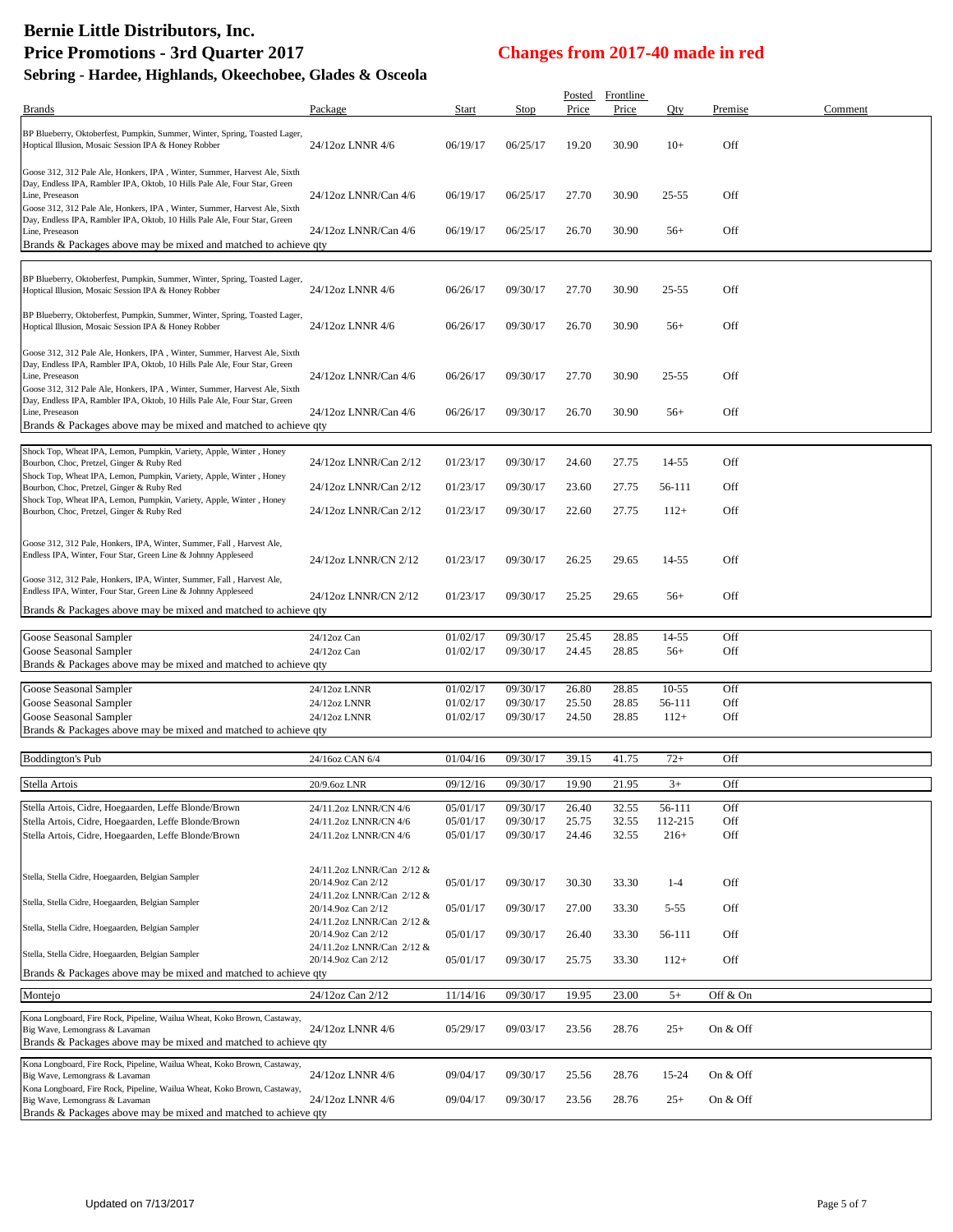|                                                                                                                                                                            |                       |           |                       |       | Posted Frontline |       |         |            |
|----------------------------------------------------------------------------------------------------------------------------------------------------------------------------|-----------------------|-----------|-----------------------|-------|------------------|-------|---------|------------|
| Brands                                                                                                                                                                     | Package               | Start     | Stop                  | Price | Price            | Oty   | Premise | Comment    |
| Widmer Hefeweizen, Drop Top Amber Ale, Drifter Pale Ale, Rotator IPA,<br>Upheaval, Alchemy & BRRR                                                                          | 24/12oz LNNR 4/6      | 08/01/17  | 08/27/17              | 28.80 | 32.00            | $15+$ | Off     |            |
| Brands & Packages above may be mixed and matched to achieve qty                                                                                                            |                       |           |                       |       |                  |       |         |            |
| Widmer Omission IPA, Lager & Pale Ale                                                                                                                                      | 24/12oz LNNR 4/6      | 08/28/17  | 09/30/17              | 28.80 | 32.00            | $15+$ | Off     |            |
| Brands & Packages above may be mixed and matched to achieve qty                                                                                                            |                       |           |                       |       |                  |       |         |            |
|                                                                                                                                                                            |                       |           |                       |       |                  |       |         |            |
| SweetWater 420, IPA & Tacklebox                                                                                                                                            | 24/12oz LNNR/Can 2/12 |           | 10/10/2016 12/30/2017 | 27.00 | 29.15            | $5+$  | Off     |            |
| Brands & Packages above may be mixed and matched to achieve qty                                                                                                            |                       |           |                       |       |                  |       |         |            |
| SweetWater 420, IPA                                                                                                                                                        | 24/16oz Can 6/4       | 1/2/2017  | 12/30/2017            | 28.50 | 33.45            | $2+$  | Off     |            |
| Brands & Packages above may be mixed and matched to achieve qty                                                                                                            |                       |           |                       |       |                  |       |         |            |
|                                                                                                                                                                            |                       |           |                       |       |                  |       |         |            |
| 3 Daughters Beach Blonde & Bimini Twist                                                                                                                                    | 24/16oz Cans          | 5/1/2017  | 12/31/2017            | 29.80 | 42.00            | $2+$  | Off     |            |
| Brands & Packages above may be mixed and matched to achieve qty                                                                                                            |                       |           |                       |       |                  |       |         |            |
| Seagrams Family (Wild Berries, Strawberry Daiquiri, Feach Fuzzy Navel, Classic Lin                                                                                         |                       |           |                       |       |                  |       |         |            |
| Margarita, Calypso Colada, Black Cherry Fizz, Bahama Mama, Jamaican Me Happy, Lime<br>Melonade, Pink Punch, Sangria, Mango, Mimosa, Raspberry Lemonade, Watermelon Splash, |                       |           |                       |       |                  |       |         |            |
| Blackberry Breezer, Kiwi Strawberry, Aloha Tini, Apple Pomegranate, Orange Swirl & Pink                                                                                    |                       |           |                       |       |                  |       |         |            |
| Pineapple)<br>Brands & Packages above may be mixed and matched to achieve qty                                                                                              | 24/12oz LNNR 6/4      | 03/01/17  | 12/31/17              | 19.16 | 23.94            | $10+$ | Off     |            |
|                                                                                                                                                                            |                       |           |                       |       |                  |       |         |            |
| Magic Hat Family (Core & Seasonal)                                                                                                                                         | 24/12oz NR 4/6        | 8/14/2017 | 8/25/2017             | 18.25 | 30.30            | $10+$ | Off     |            |
| Brands & Packages above may be mixed and matched to achieve qty                                                                                                            |                       |           |                       |       |                  |       |         |            |
|                                                                                                                                                                            |                       |           |                       |       |                  |       |         |            |
| Magic Hat Family (Core & Seasonal)<br>Brands & Packages above may be mixed and matched to achieve qty                                                                      | 24/12oz NR 4/6        | 9/1/2017  | 10/31/2017            | 27.27 | 30.30            | $5+$  | Off     |            |
|                                                                                                                                                                            |                       |           |                       |       |                  |       |         |            |
| Magic Hat Family (Core & Seasonal)                                                                                                                                         | 24/12oz 2/12 NR & Cn  | 7/1/2017  | 8/31/2017             | 24.15 | 27.10            | $5+$  | Off     |            |
| Magic Hat Family (Core & Seasonal                                                                                                                                          | 24/12oz 2/12 NR & Cn  | 12/1/2017 | 12/31/2017            | 24.15 | 27.10            | $5+$  | Off     |            |
| Brands & Packages above may be mixed and matched to achieve qty                                                                                                            |                       |           |                       |       |                  |       |         |            |
| <b>Big Storm Oktoberfest</b>                                                                                                                                               | $4/6/12$ oz CAN       | 8/7/2017  | 8/20/2017             | 28.00 | 30.30            | $5+$  | Off     | New        |
| <b>Big Storm Oktoberfest</b>                                                                                                                                               | $4/6/12oz$ CAN        | 9/11/2017 | 10/15/2017            | 28.00 | 30.30            | $5+$  | Off     | <b>New</b> |
|                                                                                                                                                                            |                       |           |                       |       |                  |       |         |            |
| Big Storm Arcus IPA, Helicity & Wavemaker                                                                                                                                  | $4/6/12$ oz CAN       | 6/5/2017  | 6/24/2017             | 28.00 | 30.30            | $15+$ | Off     |            |
|                                                                                                                                                                            |                       |           |                       |       |                  |       |         |            |
| Big Storm Arcus IPA, Helicity & Wavemaker                                                                                                                                  | $4/6/12$ oz CAN       | 7/17/2017 | 8/19/2017             | 28.00 | 30.30            | $15+$ | Off     |            |
| Big Storm Arcus IPA, Helicity & Wavemaker                                                                                                                                  | $4/6/12$ oz CAN       | 9/11/2017 | 10/14/2017            | 28.00 | 30.30            | $15+$ | Off     |            |
|                                                                                                                                                                            |                       |           |                       |       |                  |       |         |            |
| Big Storm Arcus IPA, Helicity & Wavemaker                                                                                                                                  | $4/6/12$ oz CAN       | 11/6/2017 | 12/9/2017             | 28.00 | 30.30            | $15+$ | Off     |            |
| Brands & Packages above may be mixed and matched to achieve qty                                                                                                            |                       |           |                       |       |                  |       |         |            |
|                                                                                                                                                                            |                       |           |                       |       |                  | $3+$  | Off     |            |
| Big Storm Tropical Pressure & Wavemaker Amber                                                                                                                              | $6/4/16$ oz CAN       | 6/26/2017 | 7/30/2017             | 38.00 | 42.00            |       |         |            |
| Big Storm Tropical Pressure & Wavemaker Amber                                                                                                                              | 6/4/16oz CAN          | 9/4/2017  | 10/29/2017            | 38.00 | 42.00            | $3+$  | Off     |            |
|                                                                                                                                                                            |                       |           |                       |       |                  |       |         |            |
| Big Storm Tropical Pressure & Wavemaker Amber                                                                                                                              | $6/4/16$ oz CAN       |           | 12/4/2017 12/31/2017  | 38.00 | 42.00            | $3+$  | Off     |            |
| Brands & Packages above may be mixed and matched to achieve qty                                                                                                            |                       |           |                       |       |                  |       |         |            |
|                                                                                                                                                                            |                       |           |                       |       |                  |       |         |            |
| Big Storm Dunder & Blixem, Firestorm, Palmbender, Oktoberfest, Surfline<br>Brands & Packages above may be mixed and matched to achieve qty                                 | $6/4/16$ oz CAN       |           | 6/26/2017 12/30/2017  | 40.95 | 44.95            | $3+$  | Off     |            |